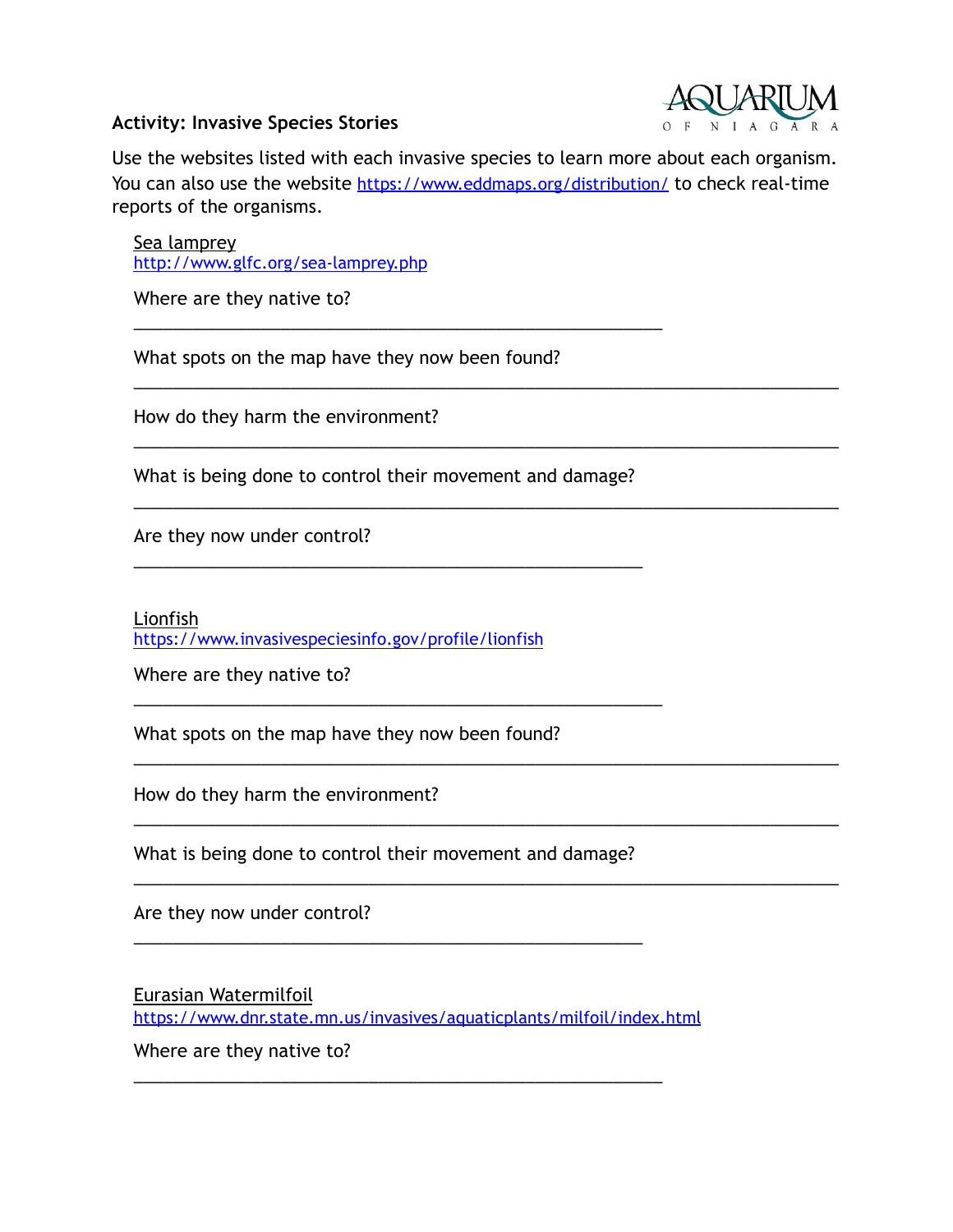What spots on the map have they now been found?

How do they harm the environment?

What is being done to control their movement and damage?

\_\_\_\_\_\_\_\_\_\_\_\_\_\_\_\_\_\_\_\_\_\_\_\_\_\_\_\_\_\_\_\_\_\_\_\_\_\_\_\_\_\_\_\_\_\_\_\_\_\_\_\_

\_\_\_\_\_\_\_\_\_\_\_\_\_\_\_\_\_\_\_\_\_\_\_\_\_\_\_\_\_\_\_\_\_\_\_\_\_\_\_\_\_\_\_\_\_\_\_\_\_\_\_\_\_\_

\_\_\_\_\_\_\_\_\_\_\_\_\_\_\_\_\_\_\_\_\_\_\_\_\_\_\_\_\_\_\_\_\_\_\_\_\_\_\_\_\_\_\_\_\_\_\_\_\_\_\_\_\_\_\_\_\_\_\_\_\_\_\_\_\_\_\_\_\_\_\_\_

\_\_\_\_\_\_\_\_\_\_\_\_\_\_\_\_\_\_\_\_\_\_\_\_\_\_\_\_\_\_\_\_\_\_\_\_\_\_\_\_\_\_\_\_\_\_\_\_\_\_\_\_\_\_\_\_\_\_\_\_\_\_\_\_\_\_\_\_\_\_\_\_

\_\_\_\_\_\_\_\_\_\_\_\_\_\_\_\_\_\_\_\_\_\_\_\_\_\_\_\_\_\_\_\_\_\_\_\_\_\_\_\_\_\_\_\_\_\_\_\_\_\_\_\_\_\_\_\_\_\_\_\_\_\_\_\_\_\_\_\_\_\_\_\_

\_\_\_\_\_\_\_\_\_\_\_\_\_\_\_\_\_\_\_\_\_\_\_\_\_\_\_\_\_\_\_\_\_\_\_\_\_\_\_\_\_\_\_\_\_\_\_\_\_\_\_\_\_\_\_\_\_\_\_\_\_\_\_\_\_\_\_\_\_\_\_\_

\_\_\_\_\_\_\_\_\_\_\_\_\_\_\_\_\_\_\_\_\_\_\_\_\_\_\_\_\_\_\_\_\_\_\_\_\_\_\_\_\_\_\_\_\_\_\_\_\_\_\_\_\_\_\_\_\_\_\_\_\_\_\_\_\_\_\_\_\_\_\_\_

\_\_\_\_\_\_\_\_\_\_\_\_\_\_\_\_\_\_\_\_\_\_\_\_\_\_\_\_\_\_\_\_\_\_\_\_\_\_\_\_\_\_\_\_\_\_\_\_\_\_\_\_\_\_\_\_\_\_\_\_\_\_\_\_\_\_\_\_\_\_\_\_

\_\_\_\_\_\_\_\_\_\_\_\_\_\_\_\_\_\_\_\_\_\_\_\_\_\_\_\_\_\_\_\_\_\_\_\_\_\_\_\_\_\_\_\_\_\_\_\_\_\_\_\_\_\_\_\_\_\_\_\_\_\_\_\_\_\_\_\_\_\_\_\_

\_\_\_\_\_\_\_\_\_\_\_\_\_\_\_\_\_\_\_\_\_\_\_\_\_\_\_\_\_\_\_\_\_\_\_\_\_\_\_\_\_\_\_\_\_\_\_\_\_\_\_\_\_\_\_\_\_\_\_\_\_\_\_\_\_\_\_\_\_\_\_\_

\_\_\_\_\_\_\_\_\_\_\_\_\_\_\_\_\_\_\_\_\_\_\_\_\_\_\_\_\_\_\_\_\_\_\_\_\_\_\_\_\_\_\_\_\_\_\_\_\_\_\_\_\_\_\_\_\_\_\_\_\_\_\_\_\_\_\_\_\_\_\_\_

Are they now under control?

Emerald Ash Borer <https://www.dec.ny.gov/animals/7253.html>

Where are they native to?

What spots on the map have they now been found?

How do they harm the environment?

What is being done to control their movement and damage?

\_\_\_\_\_\_\_\_\_\_\_\_\_\_\_\_\_\_\_\_\_\_\_\_\_\_\_\_\_\_\_\_\_\_\_\_\_\_\_\_\_\_\_\_\_\_\_\_\_\_\_\_

\_\_\_\_\_\_\_\_\_\_\_\_\_\_\_\_\_\_\_\_\_\_\_\_\_\_\_\_\_\_\_\_\_\_\_\_\_\_\_\_\_\_\_\_\_\_\_\_\_\_\_\_\_\_

Are they now under control?

## Cane Toad

<https://www.invasivespeciesinfo.gov/profile/cane-toad>

Where are they native to?

What spots on the map have they now been found?

How do they harm the environment?

What is being done to control their movement and damage?

\_\_\_\_\_\_\_\_\_\_\_\_\_\_\_\_\_\_\_\_\_\_\_\_\_\_\_\_\_\_\_\_\_\_\_\_\_\_\_\_\_\_\_\_\_\_\_\_\_\_\_\_

Are they now under control?